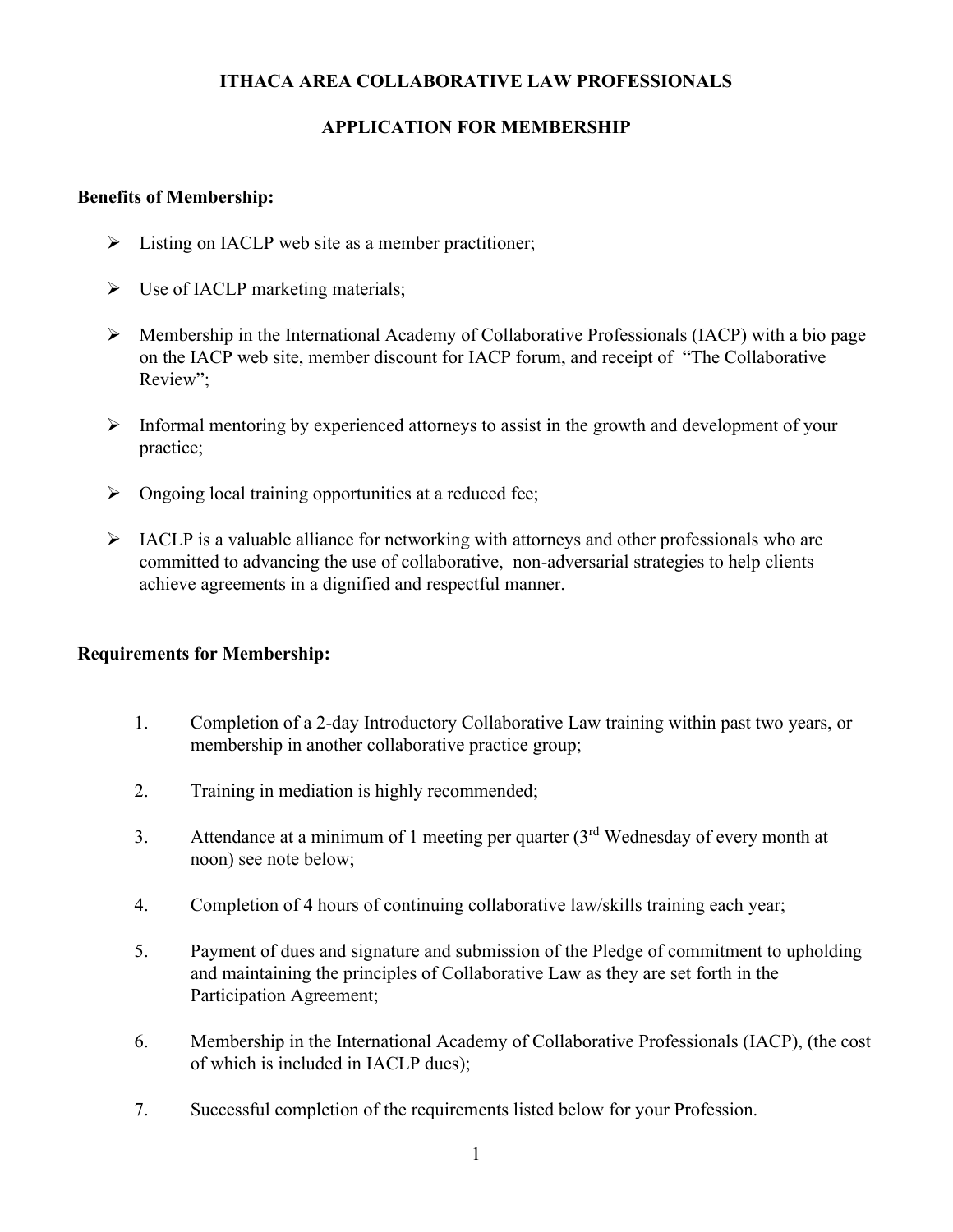**Please Note:** Attendance at least twice every six months is mandatory. Attendance will be checked July 1<sup>st</sup> and January 1<sup>st</sup>, at which time website additions and deletions will occur. Any member who has not attended -in person or by phone- at least two meetings during January – June or July - December will be removed from the IACLP website as a participating professional. A medical or other extenuating circumstances exception may be granted by the IACLP at its discretion. There will be no refund of membership dues. A member may be added back on the website after attendance at two IACLP monthly meetings within a six-month period.

#### **Additional Requirements for Attorneys**

- 1. Declaration that you are a member in good standing of the New York State Bar.
- 2. Minimum of five (5) years' experience in matrimonial and/or family law or participation in the IACLP mentoring program.

#### **Additional Requirements for Allied Professionals**

#### **Mental Health Professionals:**

- 1. Minimum of five (5) years' experience in your field;
- 2. Mental health professional license in the State of New York, in good standing, in one of the following:

PhD, PsyD - Psychology LCSW - Licensed Clinical Social Worker LMSW - Licensed Master Social Worker LMHC - Licensed Mental Health Counselor LMFT – Licensed Marriage and Family Therapist MD - Psychiatry LEP - Licensed Educational Psychologist EdD- Education

3. Background, education and/or experience in one or more of the following:

Family systems orientation; Individual and family life cycle and development; Domestic violence; Substance abuse issues; Assessment of individual and family strengths; Assessment and challenges of family dynamics in separation and divorce; Challenges of restructuring families after separation;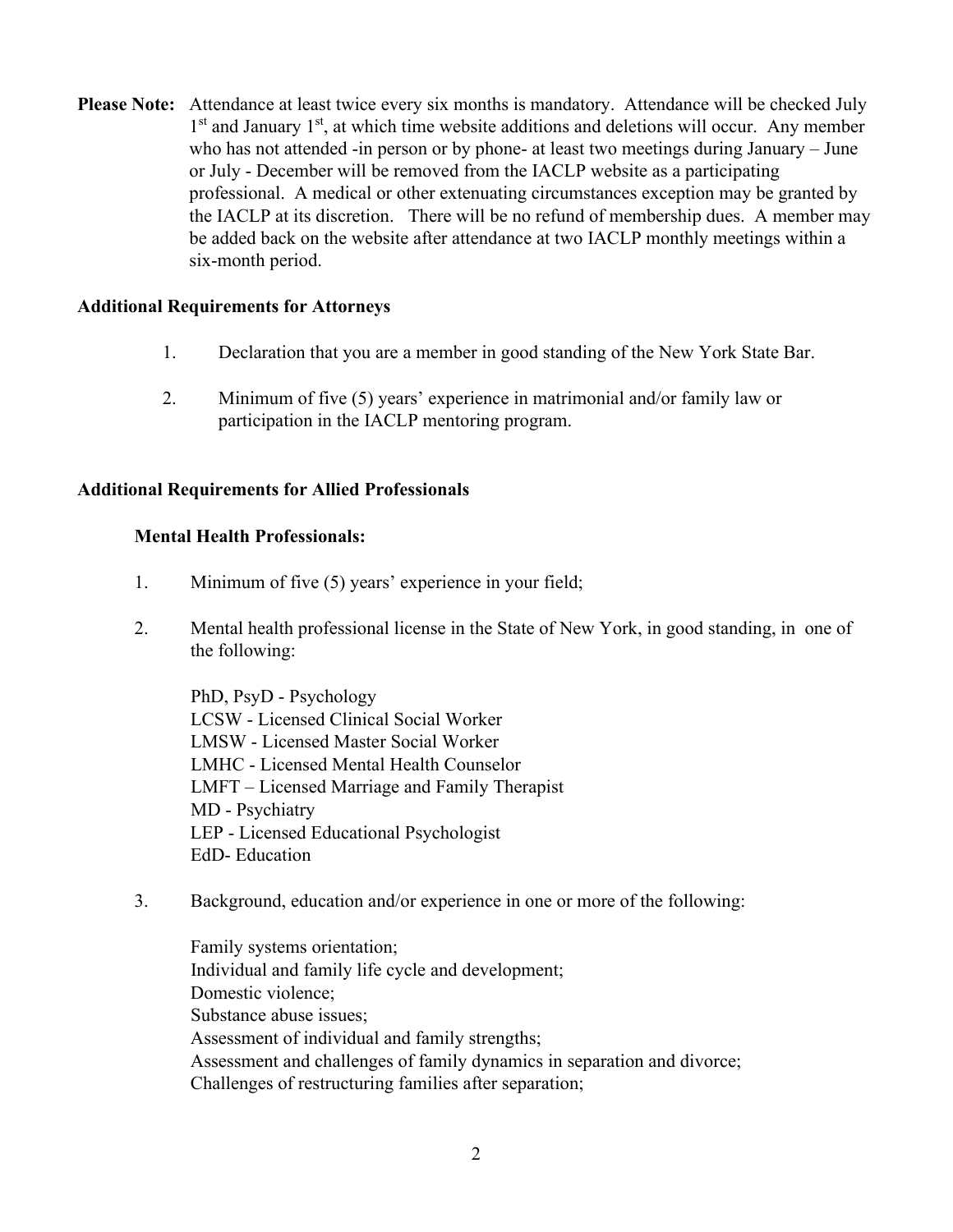Additional for Child Specialists: Expertise in child development, clinical experience with a specialty focus on children and an in-depth understanding of children's unique issues in divorce.

## **Financial Specialists:**

- 1. Minimum of five (5) years' experience in your field;
- 2. Professional license or designation in good standing in one or more of the following:

CFP- Certified Financial Planner CPA- Certified Public Accountant CDFA- Certified Divorce Financial Analyst CMA- Certified Management Accountant CLU- Chartered Life Underwriter CMFC- Chartered Mutual Fund Counselor CHFC- Chartered Financial Consultant EA- Enrolled Agent

3. Background, education and/or experience in one or more of the following:

Financial aspects of divorce; Cash management and spending plans; Retirement and pension plans; Income Tax; Investments; Insurance; Individual and family financial planning concepts.

#### **Communication Facilitators / Mediators:**

- 1. Minimum of five (5) years' experience in your field;
- 2. A degree in Conflict Resolution or Professional training of at least 40 hours in family mediation with a minimum of five (5) years' experience in one or more of the following areas:

Conflict resolution; Psychological issues in separation, divorce, and family dynamics; Issues and needs of children in divorce/separation; Mediation process and techniques;

3. Background, education and/or experience working with families experiencing separation or divorce, or equivalent on a case-by-case basis.